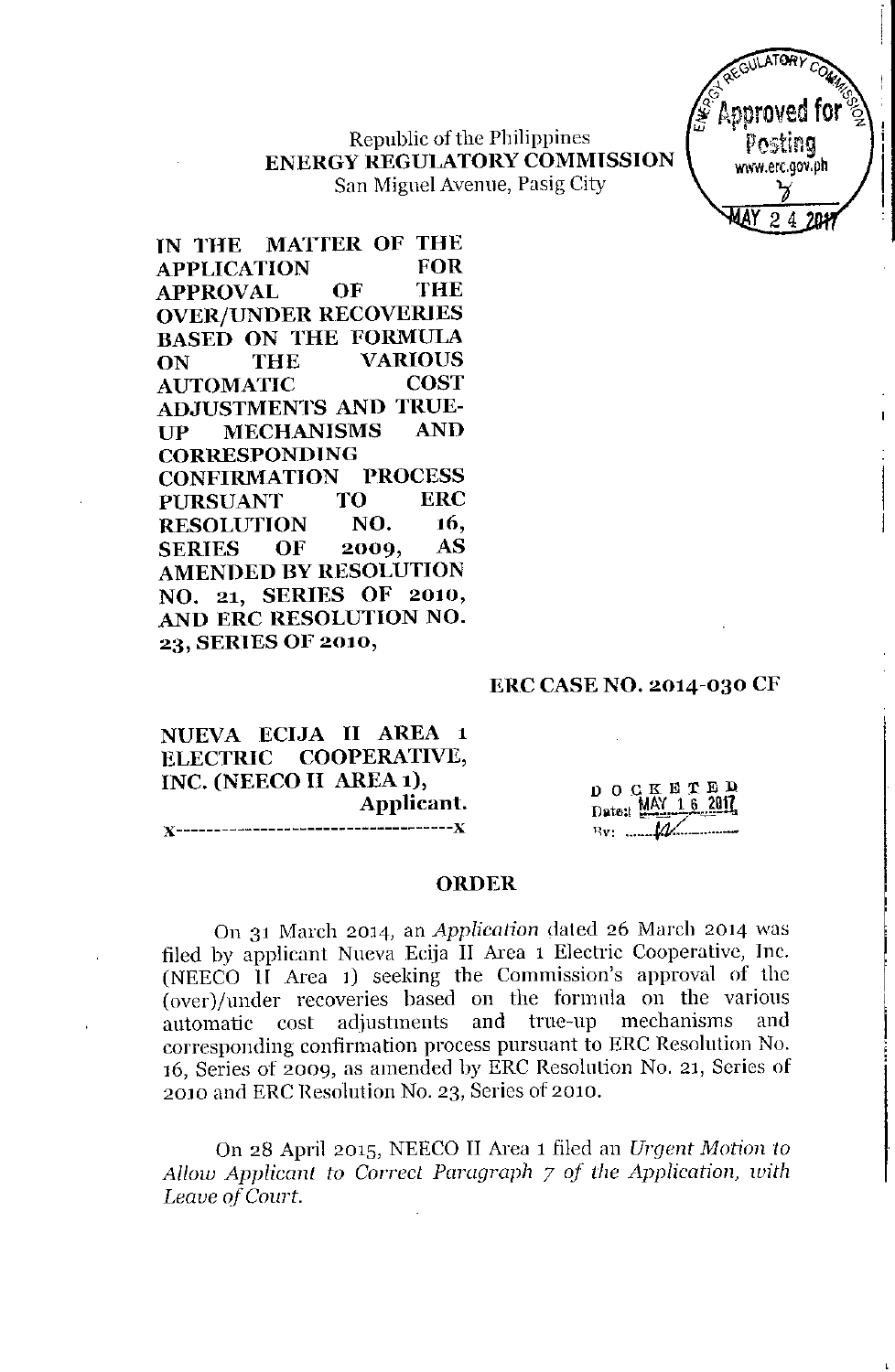NEECO II Area 1 alleged the following in its Application, as amended:

- 1. Applicant is an electric cooperative duly recognized and existing under and by virtue of the laws of the Republic of the Philippines, with principal office at Calipahan, Talavera, Nueva Ecija, where it may be served with summons and other legal processes, represented in this instance by its General Manager, Eulalia M. Castro, of legal age, Filipino and with office address also at NEECO II Area 1Main Office;
- 2. Herein applicant is the exclusive franchise holder issued by the National Electrification Administration (NEA) to operate an electric light and power services in the municipalities of Nueva Ecija, namely: Talavera, Lupao, Carranglan, Aliaga, Quezon, Licab, 8to Domingo, Munoz, Guimba, and Talugtug;
- 3. Pursuant to ERC Resolution No. 16 Series of 2009, as amended by ERC Resolution No. 21, Series of 2010, more specifically Article 5, Section 1 (Filing) thereof, all Luzon Distribution Utilities (DUs) shall file their respective consolidated applications, on or before March 31, 2014, for the (over)/under recoveries on their implementation of various automatic cost adjustment and true-up mechanisms;
- 4. For purposed of compliance with the said ERC Resolution No. 16, as amended, and ERC Resolution No. 23, herein applicant adopted the formulae on Generation Rate, Transmission Rate, System Loss Rate, Lifeline Subsidy Rate and Senior Citizen Subsidy Rate, together with the specific definitions and subformulae for each item thereof;
- 5. Applicant NEECO II Area 1 hereby submit its proposed application for approval of automatic cost adjustment true-up mechanisms and corresponding confirmation process pursuant to the aforesaid resolutions, as Annex "A," and form as part and parcel of this application;
- 6. In support of this application, herein applicant attached the following required documents contained in the guidelines issued by the Honorable Energy Regulatory Commission, to wit:
	- a. Power Supply Data Sheet;
	- b. Statistical Data Sheet;
	- c. Implemented Rates;
	- d. Power Bills of Power Suppliers;
	- e. Officials Receipts issued by Power Suppliers;
	- f. Debit/Credit Memo of Power Suppliers;
	- g. TRANSCO/NGCP Invoices;
	- h. Official Receipts issued by TRANSCO/NGCP
	- i. Debit/Credit Memo of TRANSCO/NGCP
	- j. DU-MO1 and DU-MO2, MFSR;
	- k. Consumer Bills of Lifelines (per level) and Non- lifelines per customer class;
	- 1. URR Computation of Generation Rate;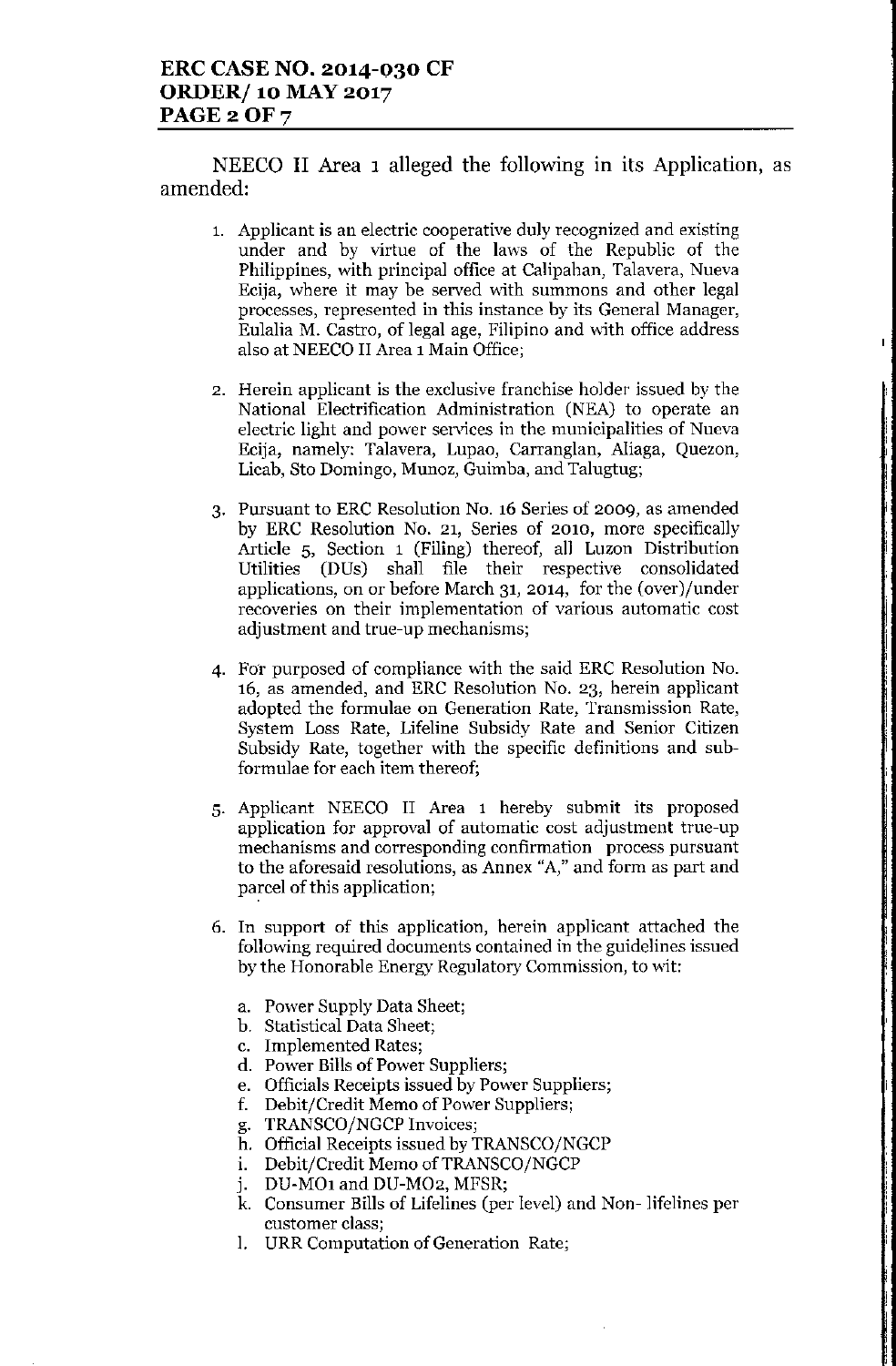- **ID. URR Computation** of Transmission **Rate;**
- **n. URR Computation of System Loss Rate;**
- o. URR Computation of Lifeline Rate;
- **p. URR Computation of Senior Citizen Subsidy Rate;**
- **q. Computation of (Over)jUnder Recoveries;**
- **r. Summary of Over and Under Recoveries; and**
- **s. Summary of implementation of approved other charges.**
- **7. The summary Past True-up vis-a.-vis, the actual collection for Generation, Transmission, System Loss, Lifeline and Senior Citizen Subsidy Rate are as follows, to v{it:**

•

•

'I l ,

 $\frac{1}{2} \int_{0}^{2\pi} \frac{1}{2} \, d\theta = \frac{1}{2} \int_{0}^{2\pi} \frac{1}{2} \, d\theta = \frac{1}{2} \int_{0}^{2\pi} \frac{1}{2} \, d\theta = \frac{1}{2} \int_{0}^{2\pi} \frac{1}{2} \, d\theta = \frac{1}{2} \int_{0}^{2\pi} \frac{1}{2} \, d\theta = \frac{1}{2} \int_{0}^{2\pi} \frac{1}{2} \, d\theta = \frac{1}{2} \int_{0}^{2\pi} \frac{1}{2} \, d\theta = \frac{1}{2} \int_{$ 

| <b>PARTICULARS</b>     | <b>PASS TRUE-COST</b> | <b>ACTUAL</b><br><b>BILLINGS</b> | (OVER)/ UNDER<br><b>RECOVERIES</b> |
|------------------------|-----------------------|----------------------------------|------------------------------------|
|                        |                       |                                  |                                    |
| <b>GENERATION</b>      | P 1,718,755,307.75    | P 1,705,249,076.89               | P13,506,230.86                     |
| <b>TRANSMISSION</b>    | P453,769,968.71       | P458,756,691.57                  | P(4,986,722.85)                    |
| <b>SYSTEM LOSS</b>     | P 311,582,974.04      | P 279,662,217.06                 | P31,920,756.98                     |
| <b>LIFELINE</b>        | P 34,897,924.91       | P 31,721,182.54                  | P 3, 176, 742.37                   |
| <b>SENIOR CITIZENS</b> | P 388,452.34          | P 542,316.00                     | P (153,863.66)                     |
| <u>GRAND TOTAL</u>     | P 2.519.394,627.77    | P 2,475,931,484.06               | P43.463.143.70                     |

#### PRAYER

**WHEREFORE, foregoing premises considered, it is most respectfully prayed on this Honorable Commission, after due notice and hearing, to approve the herein application and upon approval thereof, the applicant be directed to submit the scheme on how to implement the said approval.**

**Other relief just and equitable in the premises are likewise** prayed for.

On 17March 2017, an *Urgent Motion to Set the Applicationjor Hearing* was filed by the Applicant.

The Commission issued an *Order* dated 21 March 2017, setting the instant Application for initial hearing on 4 May 2017.

On 20 April 2017, NEECO II Area 1 filed a *Motion to Re-Set Hearing* dated 18 April 2017, through its counsel, Atty. Arnido O. Inumerable due to conflict of scheduled hearings.

Finding the said motion meritorious, the same is hereby **GRANTED.** The hearing set on 4 May 2017 is hereby cancelled.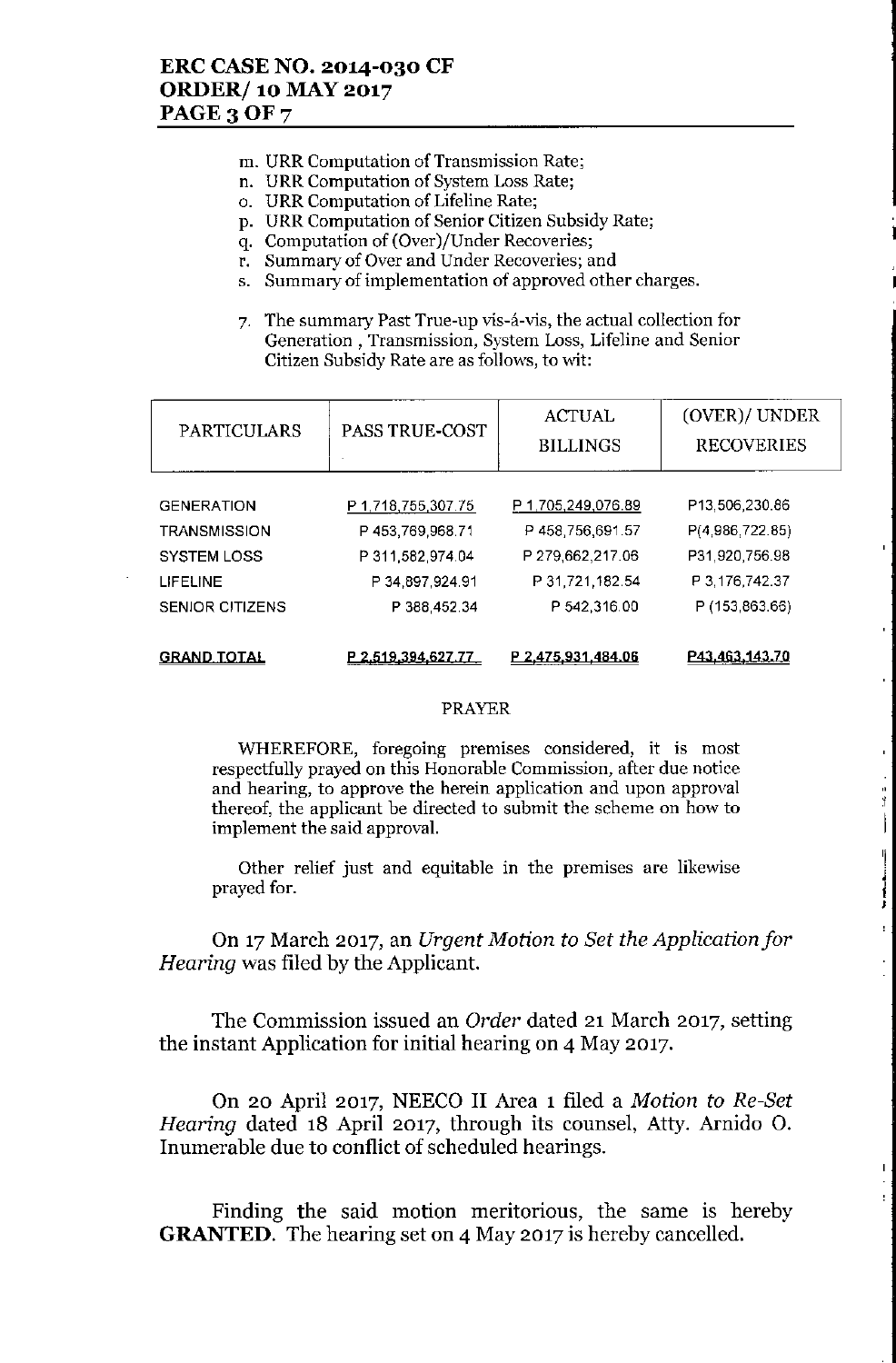NOW THEREFORE, the said hearing is hereby reset on **29 June 2017 at two 0' clock in the afternoon (2:00 P.M.) at the ERC Hearing Room, 15th Floor, Pacific Center Building, San Miguel Avenue, Pasig City,** for determination of compliance with the jurisdictional requirements, expository presentation, Pre-trial Conference, and presentation of evidence.

NEECO II Area 1is hereby directed to:

1) Cause the publication of the attached Notice of Public Hearing once (IX) in a newspaper of nationwide circulation in the Philippines at its own expense, the date of the last publication to be made not later than ten (10) days before the scheduled initial hearing;

!<br>!  $\frac{1}{4}$ 

I  $\mathbf{I}$ 

> \ I

1 j

||<br>|<br>|

I

!

i<br>Indonesia<br>Indonesia

- 2) Furnish with copies of this Order and the attached Notice of Public Hearing the Offices of the Provincial Governor, and Municipal Mayors, and the Local Government Unit (LGU) legislative bodies within the affected franchise area for the appropriate posting thereof on their respective bulletin boards;
- 3) Inform of the filing of the Application, its reasons therefor, and of the scheduled hearing thereon, the consumers within the affected franchise area, by any other means available and appropriate;
- 4) Furnish with copies of this Order and the attached Notice of Public Hearing, the Office of the Solicitor General (OSG), the Commission on Audit (COA), and the Committees on Energy of both Houses of Congress. They are hereby requested, if they so desire to send their duly authorized representatives at the scheduled hearing; and
- 5) Furnish with copies of the Application and its attachments all those making requests therefor, subject to reimbursement of reasonable photocopying costs.

On the date of the initial hearing, Applicant must submit to the Commission its written compliance with the aforementioned jurisdictional requirements attaching therewith, methodically arranged and duly marked the following:

1) The evidence of publication of the attached Notice of Public Hearing consisting of affidavit of the Editor or Business Manager of the newspaper where the said Notice of Public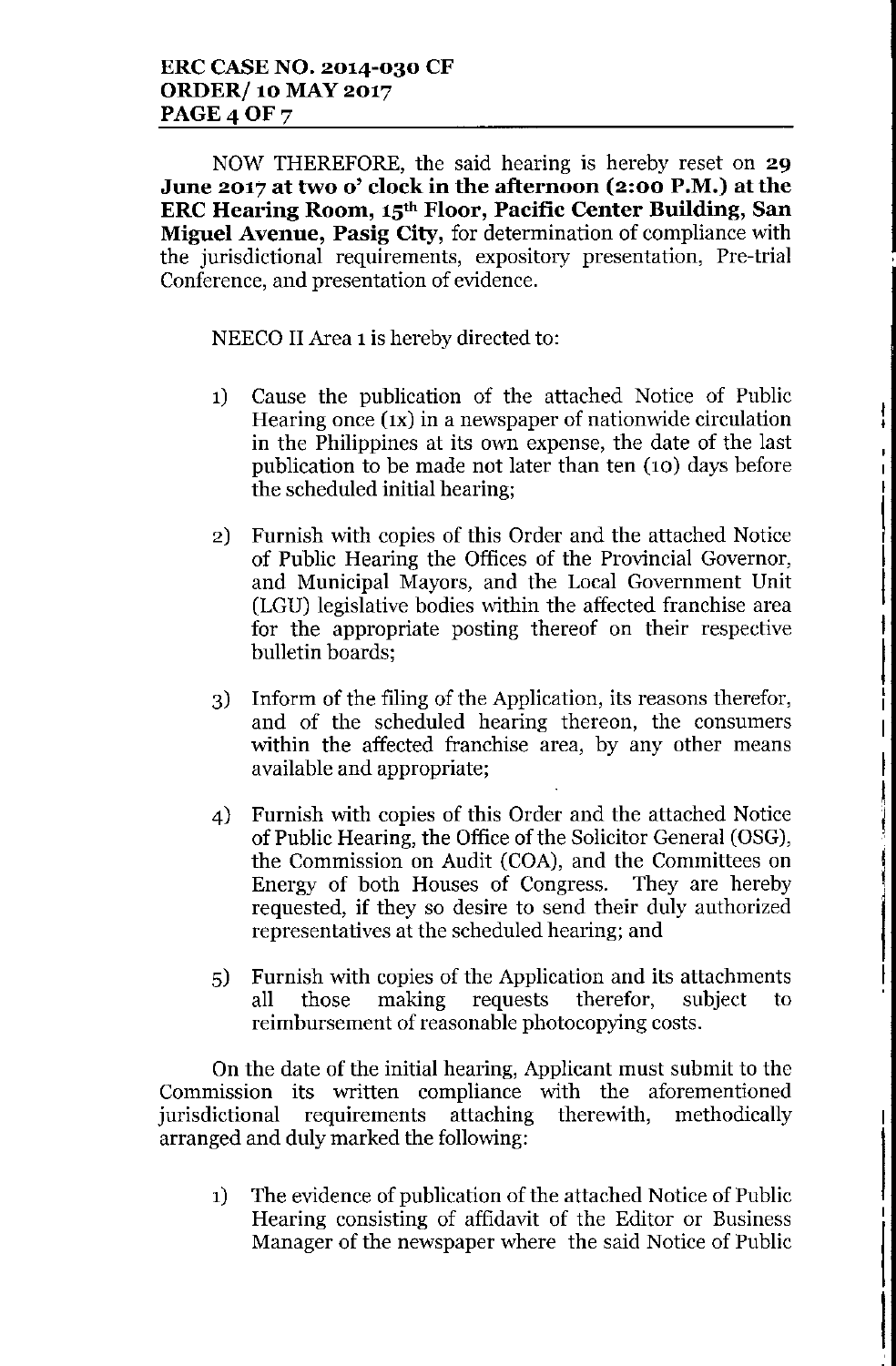Hearing was published, and the complete issue of the said newspaper;

> |<br>|<br>| **∣**

 $\frac{1}{2}$ ,<br>|<br>| •,

 $\mathbf{F}$ 

 $\mathbf{r}$ 

Ŷ,

|<br>|<br>|<br>|<br>|

t<br>:<br>:

L

L

., , , ,

- 2) The evidence of actual posting of this Order and the attached Notice of Public Hearing consisting of certifications issued to that effect, signed by the aforementioned Governor, Mayors, and LGU legislative bodies or their duly authorized representatives, bearing the seals of their offices;
- 3) The evidence of other means employed by Applicant to inform of the filing of the Application, its reasons therefore, and of the scheduled hearing thereon, the consumers within the affected franchise area;
- 4) The evidence of receipt of copies of this Order and the attached Notice of Public Hearing by the Office of the Solicitor General (OSG), the Commission on Audit (COA), and the Committees on Energy of both Houses of Congress;
- 5) The evidence of receipt of copies of the Application and its attachments by all those making requests therefor, if any; and
- 6) Such other proofs of compliance with the requirements of the Commission.

Applicant and all interested parties are also required to submit, at least five (5) days before the date of the initial hearing and Pre-Trial Conference, their respective Pre-Trial Briefs containing, among others:

- 1) A summary of admitted facts and proposed stipulation of facts;
- 2) The issues to be tried or resolved;
- 3) The documents or exhibits to be presented, stating the purposes and proposed markings therefore; and
- 4) The number and names of the witnesses, with their written testimonies in a Judicial Affidavit form attached to the Pretrial Brief.

Failure of Applicant to comply with the above requirements within the prescribed period shall be a ground for cancellation of the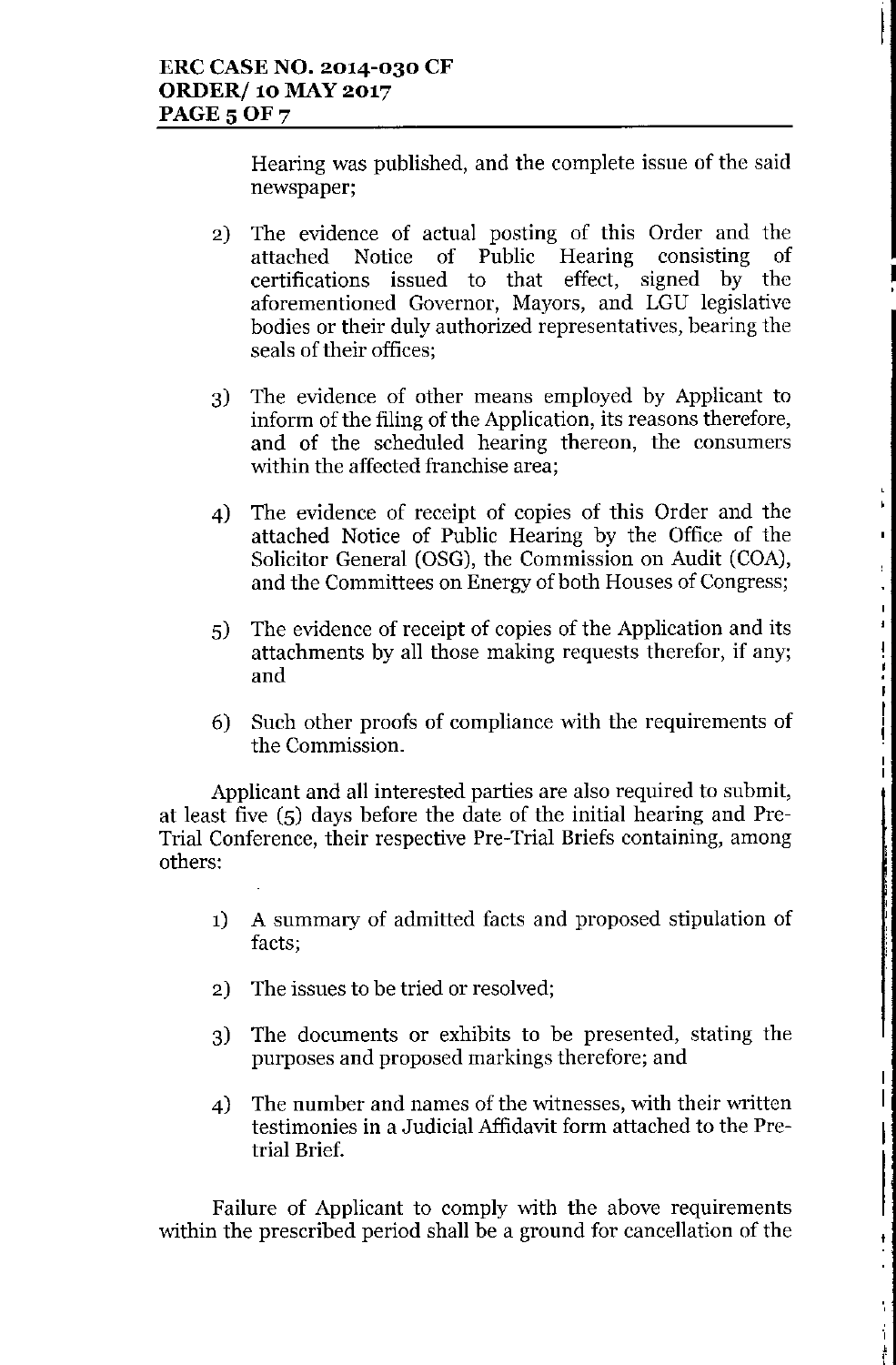scheduled hearing, and the resetting of which shall be six (6) months from the said date of cancellation.

NEECO II Area 1must also be prepared to make an expository presentation of the instant Application, aided by whatever communication medium that it may deem appropriate for the purpose, in order to put in plain words and explain, for the benefit of the consumers and other concerned parties, what the Application is all about and the reasons and justifications being cited in support thereof.

## SO ORDERED.

Pasig City, 10 May 2017.

FOR AND BY AUTHORITY OF THE COMMISSION: *r'* ALFREOO J. NON *Officer-in-Charge of ERC*  $\mathcal{A}_K$ 

\

 $\downarrow$ 

i<br>I

1 J *t* ., I i<br>I

ı<br>İ ,<br>|<br>|+  $\ddot{\ddot{\ }}$ ,

I

i<br>Vite markets :

,

l

j i<br>I I

ase. ARGPAR/AF

COPY FURNISHED:

- 1. Nueva Ecija II Area 1 Electric Cooperative, Inc. (NEECO II Area 1) *Applicant* Calipahan, Talavera, Nueva Ecija
- 2. Atty. Arnido O. Inumerable *COllnselfor Applicant* 405 Elisa Street, *V.E.* Village, Cainta, Rizal
- 3. Office of the Mayor Talavera, Nueva Ecija
- 4. Office of the LGU legislative body Talavera, Nueva Ecija
- 5. Office of the Mayor Lupao, Nueva Ecija
- 6. Office of the LGU legislative body Lupaa, Nueva Ecija
- 7. Office of the Mayor Carranglan, Nueva Ecija
- 8. Office of the LGU legislative body Carranglan, Nueva Ecija